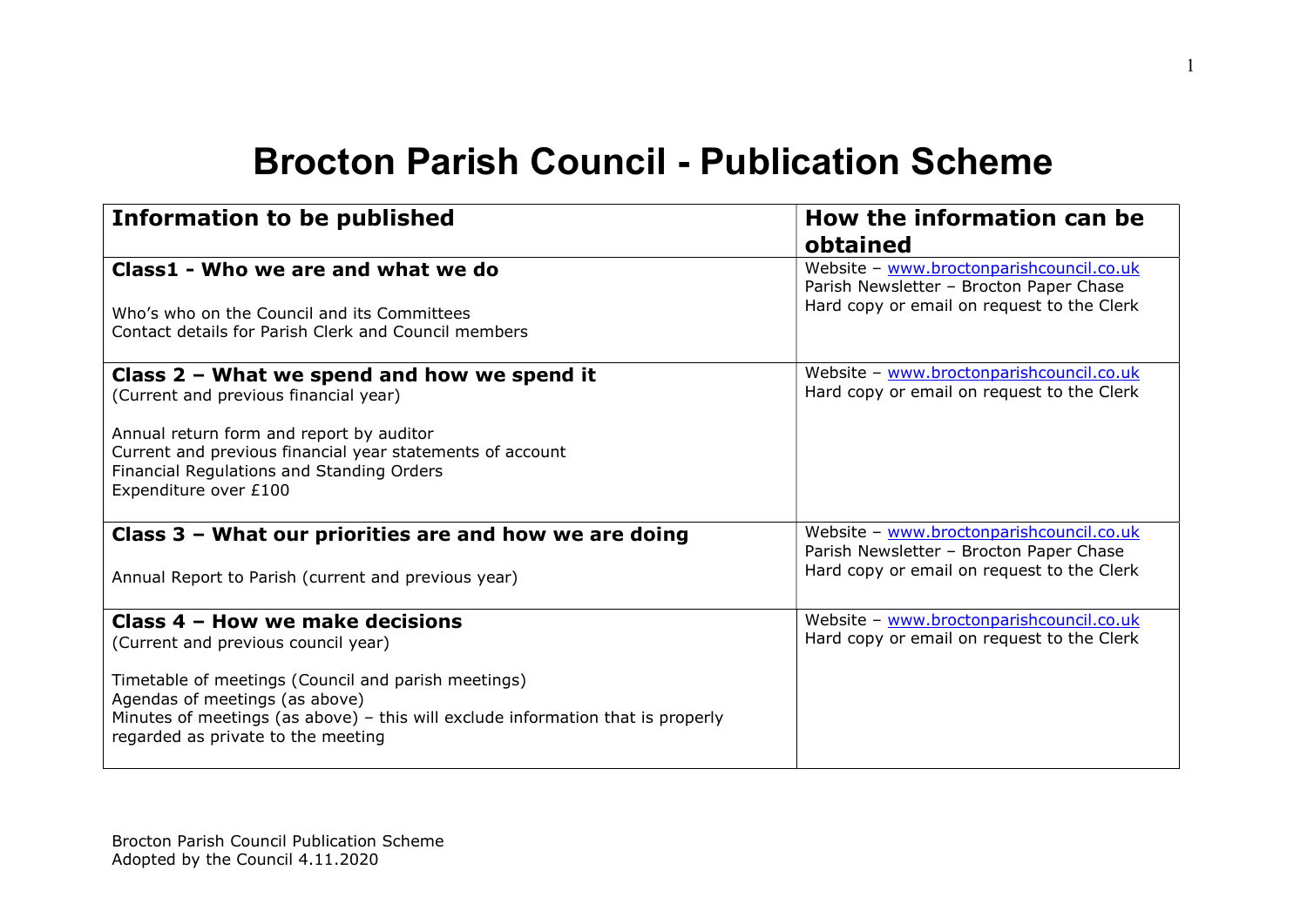| (Current information only)<br>Policies and procedures for the conduct of council business:<br>Procedural Standing Orders<br>Code of Conduct<br><b>Complaints Procedure</b><br>Information data protection policy<br>Document Retention and Disposal Policy<br>See details of charges at end of document.<br>Schedule of charges (for the publication of information)<br><b>Equal Opportunities Policy</b><br>Policies and procedures for handling requests for information:<br>Website - www.broctonparishcouncil.co.uk<br>Hard copy or email on request to the clerk<br>Website - www.broctonparishcouncil.co.uk<br>Class $6$ – Lists and Registers<br>Hard copy or email on request to the clerk<br>(Currently maintained lists and registers only)<br>Asset Register<br>Register of Members Interests<br>Class $7 -$ The services we offer<br>Website - www.broctonparishcouncil.co.uk | Class $5 -$ Our policies and procedures | Website - www.broctonparishcouncil.co.uk   |
|-------------------------------------------------------------------------------------------------------------------------------------------------------------------------------------------------------------------------------------------------------------------------------------------------------------------------------------------------------------------------------------------------------------------------------------------------------------------------------------------------------------------------------------------------------------------------------------------------------------------------------------------------------------------------------------------------------------------------------------------------------------------------------------------------------------------------------------------------------------------------------------------|-----------------------------------------|--------------------------------------------|
|                                                                                                                                                                                                                                                                                                                                                                                                                                                                                                                                                                                                                                                                                                                                                                                                                                                                                           |                                         | Hard copy or email on request to the clerk |
|                                                                                                                                                                                                                                                                                                                                                                                                                                                                                                                                                                                                                                                                                                                                                                                                                                                                                           |                                         |                                            |
|                                                                                                                                                                                                                                                                                                                                                                                                                                                                                                                                                                                                                                                                                                                                                                                                                                                                                           |                                         |                                            |
|                                                                                                                                                                                                                                                                                                                                                                                                                                                                                                                                                                                                                                                                                                                                                                                                                                                                                           |                                         |                                            |
|                                                                                                                                                                                                                                                                                                                                                                                                                                                                                                                                                                                                                                                                                                                                                                                                                                                                                           |                                         |                                            |
|                                                                                                                                                                                                                                                                                                                                                                                                                                                                                                                                                                                                                                                                                                                                                                                                                                                                                           |                                         |                                            |
|                                                                                                                                                                                                                                                                                                                                                                                                                                                                                                                                                                                                                                                                                                                                                                                                                                                                                           |                                         |                                            |
|                                                                                                                                                                                                                                                                                                                                                                                                                                                                                                                                                                                                                                                                                                                                                                                                                                                                                           |                                         |                                            |
|                                                                                                                                                                                                                                                                                                                                                                                                                                                                                                                                                                                                                                                                                                                                                                                                                                                                                           |                                         |                                            |
|                                                                                                                                                                                                                                                                                                                                                                                                                                                                                                                                                                                                                                                                                                                                                                                                                                                                                           |                                         |                                            |
|                                                                                                                                                                                                                                                                                                                                                                                                                                                                                                                                                                                                                                                                                                                                                                                                                                                                                           |                                         |                                            |
|                                                                                                                                                                                                                                                                                                                                                                                                                                                                                                                                                                                                                                                                                                                                                                                                                                                                                           |                                         |                                            |
|                                                                                                                                                                                                                                                                                                                                                                                                                                                                                                                                                                                                                                                                                                                                                                                                                                                                                           |                                         |                                            |
|                                                                                                                                                                                                                                                                                                                                                                                                                                                                                                                                                                                                                                                                                                                                                                                                                                                                                           |                                         |                                            |
|                                                                                                                                                                                                                                                                                                                                                                                                                                                                                                                                                                                                                                                                                                                                                                                                                                                                                           |                                         |                                            |
|                                                                                                                                                                                                                                                                                                                                                                                                                                                                                                                                                                                                                                                                                                                                                                                                                                                                                           |                                         |                                            |
|                                                                                                                                                                                                                                                                                                                                                                                                                                                                                                                                                                                                                                                                                                                                                                                                                                                                                           |                                         |                                            |
|                                                                                                                                                                                                                                                                                                                                                                                                                                                                                                                                                                                                                                                                                                                                                                                                                                                                                           | (Current information only)              | Hard copy or email on request to the clerk |
| <b>Brocton Paper Chase</b>                                                                                                                                                                                                                                                                                                                                                                                                                                                                                                                                                                                                                                                                                                                                                                                                                                                                |                                         |                                            |
| Children's play park and playing field                                                                                                                                                                                                                                                                                                                                                                                                                                                                                                                                                                                                                                                                                                                                                                                                                                                    |                                         |                                            |
| Book swap                                                                                                                                                                                                                                                                                                                                                                                                                                                                                                                                                                                                                                                                                                                                                                                                                                                                                 |                                         |                                            |
| Seating, litter bins, village signs                                                                                                                                                                                                                                                                                                                                                                                                                                                                                                                                                                                                                                                                                                                                                                                                                                                       |                                         |                                            |
| <b>Bus shelter</b>                                                                                                                                                                                                                                                                                                                                                                                                                                                                                                                                                                                                                                                                                                                                                                                                                                                                        |                                         |                                            |
| Defibrillator                                                                                                                                                                                                                                                                                                                                                                                                                                                                                                                                                                                                                                                                                                                                                                                                                                                                             |                                         |                                            |
| Vehicle activated speed signs                                                                                                                                                                                                                                                                                                                                                                                                                                                                                                                                                                                                                                                                                                                                                                                                                                                             |                                         |                                            |